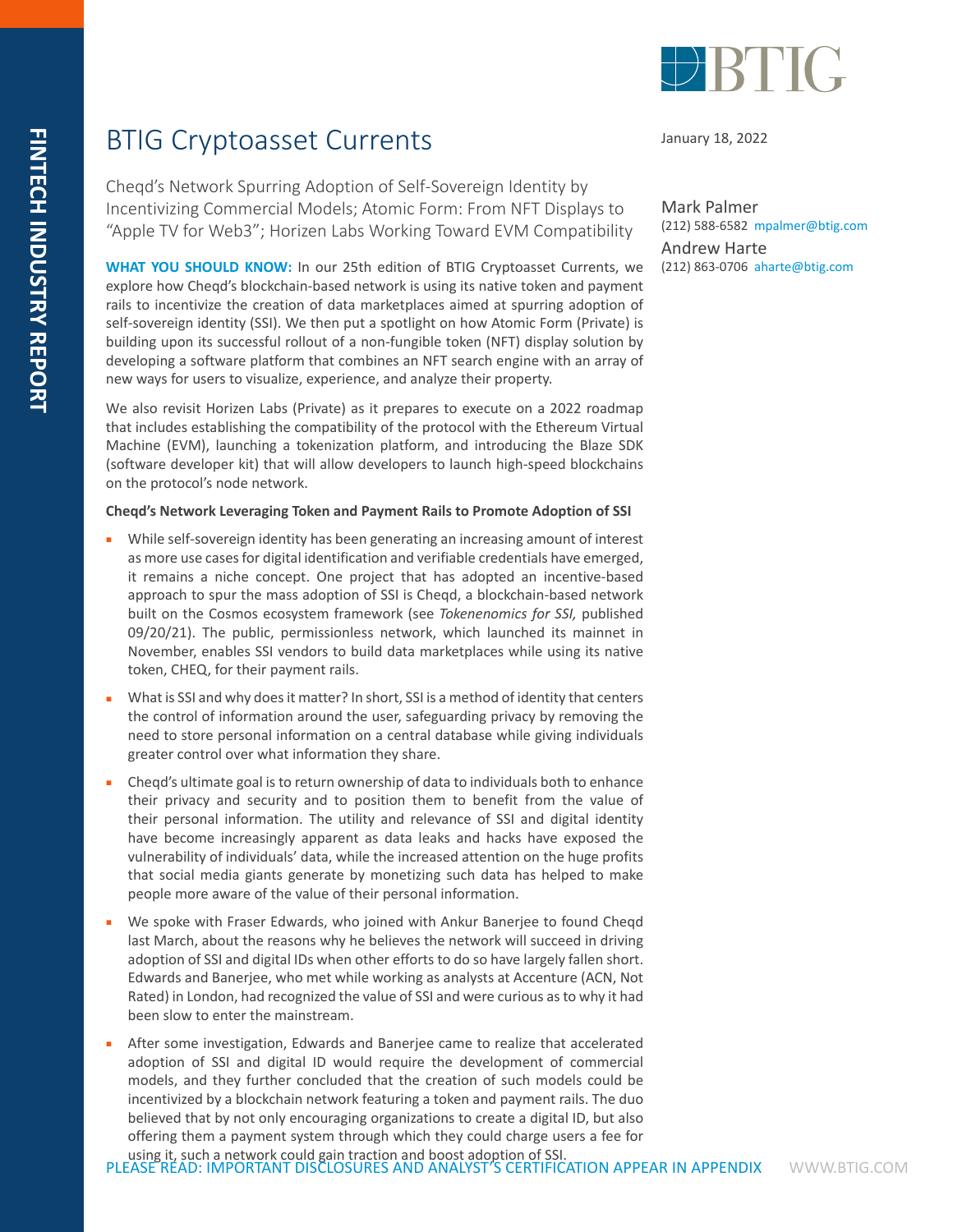

- With that hypothesis underpinning their plans, Edwards and Banerjee set out to build the platform that would become Cheqd. After choosing the Cosmos blockchain ecosystem as the foundation on which the project would be established, and then building it out over four months, the founders and their small team launched the Cheqd testnet in private beta last July.
- Cheqd made that testnet public in August and then rolled out an updated version of it in October. Along the way, the project open-sourced its code and raised \$2.6mm to support the launch of the network. That funding, combined with the funds that Cheqd raised in March, brought its total funds raised to \$3.3mm and valued the project at \$42.6mm. Edwards said he knew of few projects that had been executed at such a rapid pace.
- Eight-and-a-half months after its founding, Cheqd on November 23 launched its mainnet network with over 20 SSI vendors already onboard, including DIDx (Private), Spherity (Private), and DanubeTech (Private), which had been its first three partners. With its payment systems and economic incentives in place, Cheqd set out to turbocharge the SSI market, which market research firm Juniper Research, Ltd. (Private) estimated would reach annual revenues of \$1.1bn by 2024, up from \$100mm at the end of 2020.
- Cheqd's software enabled individuals to have their own digital IDs that can be stored in their mobile phones to verify both their identity and information such astheir qualifications, COVID-19 vaccine status, or credit history. Like a passport or driver's license, the digital ID is initially "signed" by a trusted authority and then accepted as proof of status without the need to check the individual's details on a central database.
- In addition to forging partnerships with SSI vendors and technology firms developing digital ID solutions, Cheqd is also seeking to partner with banks, universities, hospitals, and other organizations that issue credentials and would benefit from offering them in the digital ID format.
- One of the aspects of Cheqd's software that sets it apart from other blockchain-based identity solutions is that it does not write all of a user's information onto a distributed ledger, as solutions that take such an approach do not comply with the standards established by most regulators. Given that lack of compliance, the potential adoption of solutions that put users' data directly onto blockchains is likely to be limited. As an alternative, Cheqd keeps individuals' data off-chain while using an on-chain mechanism to incorporate it in their digital IDs and verifiable credentials.
- Edwards noted that recent market developments pointed to the increased adoption of SSI, supporting his view that the roll-out of Cheqd's payment rails had been perfectly timed. He noted that Block (f/k/a Square, SQ, Buy, \$320 PT) had hired prominent technologist Daniel Buchner to lead its decentralized identity efforts, while Stripe (Private) launched its own verification functionality in conjunction with its hiring of a new crypto team.
- Meanwhile, SSI firm Evernym, one of Cheqd's founding investors, was acquired last month by consumer cybersecurity giant Avast (LSE: AVST, Not Rated). Edwards noted that Avast software is currently installed on over 500mm devices, making the deal a potential game-changer in terms of SSI adoption.
- Edwards said one of the initiatives on Cheqd's roadmap for 2022 would be an exploration of how its SSI software could help to facilitate secure peer-to-peer (P2P) transactions. While it has become common practice for those sending crypto P2P payments to send test payments to check wallets, SSI would eliminate the need to do so by enabling users to prove who they are without revealing their identities publicly. He added that SSI could also play a role in facilitating regulatorily compliant decentralized finance (DeFi) lending.

#### After Atomic Form's NFT Hardware Displays Gain Traction, Start-Up Firm Sets Sights on Launching NFT Software Platform

- Atomic Form during the span of less than a year has evolved from an idea arising from a conversation between its two cofounders about how best to display the NFTs that one of them had bought into a firm that developed The Wave, a 27-inch display on which users could showcase and experience NFTs that were verifiably theirs. The Wave attracted the interest of renowned art auction house Christie's (Private), which used it as the backbone of the largest exhibition at Art Basel Miami 2021, and earlier this month it was lauded as the best of its kind during the Consumer Electronics Show (CES).
- Now, Atomic Form is preparing to expand the scope of its efforts beyond a best-in-class hardware display. At the center of that expansion is Atomic Form Hub, a software platform that will allow users to aggregate their NFTs from across all chains and marketplaces while creating new ways for NFT developers, artists, and collectors to search, visualize, experience, and analyze their property.
- Just as The Graph's indexing protocol queries blockchain networks to create subgraphs that make data accessible for users, Atomic Form Hub is designed to serve asthe launchpad for the internet-of-property by enabling its usersto access, categorize,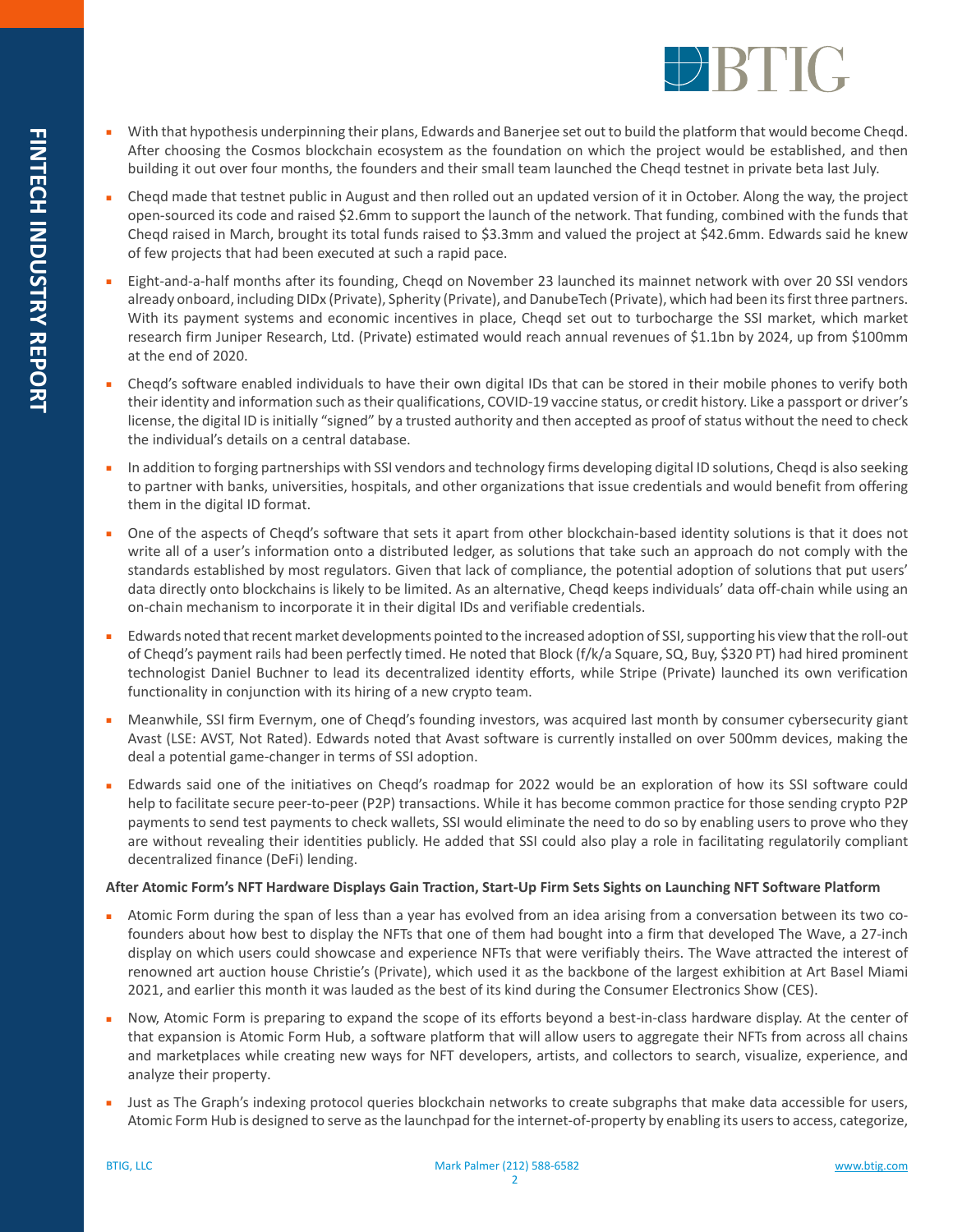

and organize NFTs from across the digital asset ecosystem. By making this data accessible, rich experiences – everything from novel visualizations in virtual reality to robust analytics of the relationships between users' properties and those of other users – can be built on top of it.

- We spoke with Garrette Furo, who last year launched Atomic Form with co-founder Isabelle Kitze, about how the platform is poised to introduce what is essentially a search engine for NFTs and thereby build upon its initial focus on helping collectors, developers, artists, and galleries to organize and display their crypto art.
- Furo, a former neuroscience researcher, transitioned to the financial services space and at one point was part of Wilshire Phoenix's (Private) effort to list a Bitcoin exchange-traded fund (ETF) on a U.S. exchange. Having amassed a collection of NFTs created by some of his artist friends including ThankYouX, J.N. Silva, and Robert Alice, he was discussing with Kitze how to organize and display those artworks when the spark of inspiration that would lead to the founding of Atomic Form occurred.
- The first product developed by Atomic Form was The Wave, which was designed to mimic fine art frames. The display features hardware that connects directly to the blockchain to prove that all the NFTs shown are the actual works of their creators, and to verify that they are owned by the display's users. Only the owner of an NFT can cast it on their Wave, and owners can attach their crypto wallets to the display's hardware to lend their artworks over the blockchain to other display owners.
- The quality of Atomic Form's renderings of artworks represented by NFTs quickly gained notice last year, with the firm chosen by Christie's to provide the display and on-chain integration for NFT photographer Justin Aversano's exhibition of his "Twin Flames 83" in New York in early October. Furo said a highlight of that event was being told that "we didn't even think of it as an NFT display" (@atomicform, 10/06/2021) which he said was just about the best thing he could possibly hear about the quality of his firm's work.
- Christie's sought to deploy Atomic Form's NFT display technology at much greater scale in early December when it played a key role in enabling "The Gateway, the largest exhibition at Art Basel Miami 2021, in which a financial office building was reimagined as an immersive maze. Every display facilitated by Atomic Form at the exhibition referenced the work's contract address and token ID directly, thereby contextualizing the experience.
- The Gateway provided Atomic Form with both important exposure and validation of the potency of its display technology. "I watched people lean into the displays so close their noses almost touched the screens," Kitze tweeted. "It was kind of powerful."
- The profile of Atomic Form's display technology wasraised further earlier this month at CES when Wave was an honoree in the category of "Virtual & Augmented Reality." Furo noted that such recognition was rarely afforded at CES to a product offered by a start-up firm, much less one whose operating history could be measured in months.
- While The Wave marked a successful debut for Atomic Form, the scope of the firm's ambitions is more fully represented by Atomic Form Hub. Furo described the hub as "Apple TV for Web3," as it aggregates content in a single, indexed display, an approach similar to that taken by Apple's (AAPL, Not Rated) media service. Another service in the same context is Roku (ROKU, Not Rated), which also aggregates media and apps and has a market capitalization of ~\$22bn. While Roku created a hardware and software solution to convert a fragmented, multi-stream service market into a unified customer experience, Atomic Form Hub will include everything from a meta search function to a variety of ways for users to visualize, experience, and analyze their NFTs.
- The promise of Atomic Form's platform attracted significant interest recently when the firm completed a successful seed funding round, with Korean electronics giant Samsung (KRX: 005930, Not Rated) among those investing in the round. Furo said the firm, which uses the tagline "Window to the Metaverse," had seen an influx of interest in its technology from a wide range of potential partners. Among these were movie studios interested in Atomic Form's ability to offer brilliant displays of NFT art while leveraging the blockchain to protect the associated intellectual property.
- Atomic Form will use the proceeds from its seed funding round to hire additional staff across the roles of engineering, design, product, and social media/community management. Furo said he and Kitze have several ideas regarding how they can leverage its technology to pursue NFT use cases, with the realization of those ideas to require the development of new tools for developers and artists as well as the creation of richer experiences for collectors and galleries.

#### Horizen Labs' 2022 Roadmap Priorities: Ethereum Compatibility, Launch of Tokenization Platform, Introduction of Blaze SDK

We have previously explained how Horizen Labs is poised to scale its [privacy-focused](https://research.btig.com/reports/371bf4f8-b990-4da3-b2d6-9b1bf1e401b5/) protocol's network thanks to Zendoo, its zero-knowledge-enabled cross-chain platform that enables businesses and developers to custom-build their own private or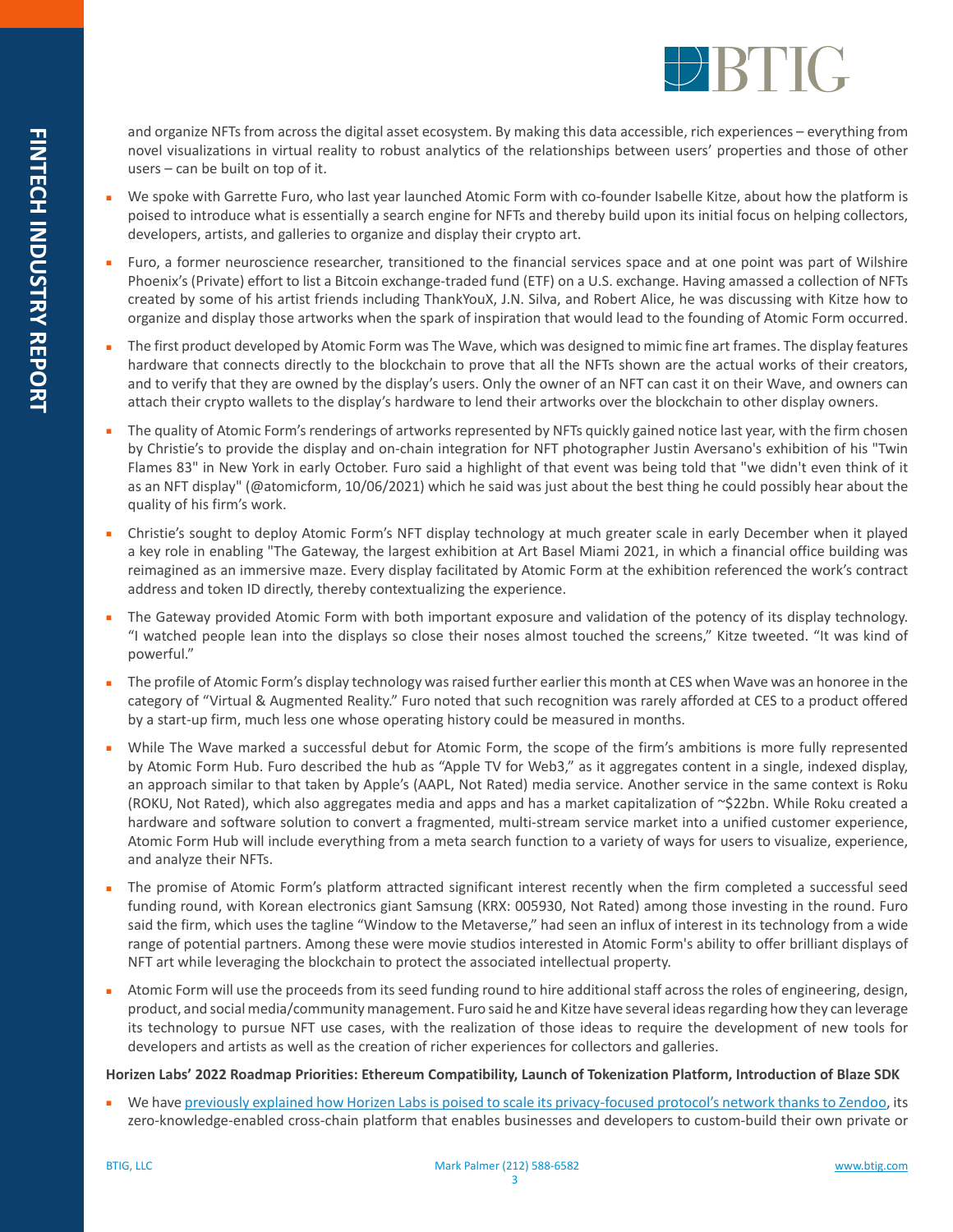

public blockchains with whatever combination of speed and decentralization best serves their needs. Now, with the project having released Zendoo to mainnet last month, Horizen co-founder and Horizen Labs CEO Rob Viglione and his team have shifted their focus to executing on its 2022 roadmap (@horizenglobal, 01/07/2022).

- We spoke with Viglione and Horizen Labs President and General Counsel Dean Steinbeck about that roadmap, which they said represented an "inflection point" for the project in terms of its scope and the extent of its capabilities. Horizen's path forward in 2022 isfocused primarily on three key initiatives: (1) establishing the compatibility ofthe protocol with the Ethereum Virtual Machine (EVM) and thereby providing developers on its network with the ability to work with smart contracts and build DeFi applications, (2) launching a tokenization platform that will eventually facilitate the issuance of both fungible tokens and NFTs, and (3) introducing Blaze SDK, a software development kit that enables developers to launch high-speed blockchains on the protocol's node network.
- While each of the initiatives on Horizen's roadmap have the potential to make a meaningful impact on the protocol's growth, Viglione made it clear that EVM compatibility was particularly important. He said it is critical that Horizen immediately establishes compatibility with the offerings within the digital asset industry that have gained the largest followings, including DeFi and NFTs, and especially those emerging from the Ethereum ecosystem. Viglione explained that EVM compatibility would allow Horizen to port over to its network everything that has been developed outside its ecosystem, instantly expanding the range of products that its developers could build and that its community could use or own.
- Viglione said Horizen's near-term focus was on building a tokenization platform. The protocol would have the ability to issue tokens on its mainnet starting in 1Q22 through a platform that will be essentially a new blockchain specific to that function. He said the platform's ability to issue a full range of tokens would be developed over time, as each token added would require the configuration of software specific to it.
- Meanwhile, the Blaze SDK offers another lever through which Horizen will be able to grow its network. The toolkit is equipped with zero-knowledge technology that enables users to execute verifiable transactions without relying on third-party validators or revealing underlying data. As a result, Blaze-created blockchains are highly secure as well as fast: they offer throughput of up to 1,000 transactions per second per blockchain.
- With Zendoo's platform able to support up to 10,000 blockchains running in parallel, Horizen's addition of Blaze provides developers with the tools and capacity to create large, secure networks designed to address the specific needs of their end users.
- Viglione pointed to a few use cases as particularly wellserved by Blaze-created blockchains given the combination ofsecurity, speed, and reliability they provide, including publicly verifiable supply chain networks and decentralized exchanges. At the same time, he flagged gaming platforms as offering a particularly good fit with Blaze blockchains given their ability to enable fast game experiences and the secure trading of in-game assets.
- While Blaze represents a big step forward for Horizen, Viglione noted that the project planned to release another SDK, dubbed Latus, later this year. He said Latus would offer "massive" throughput while achieving full decentralization.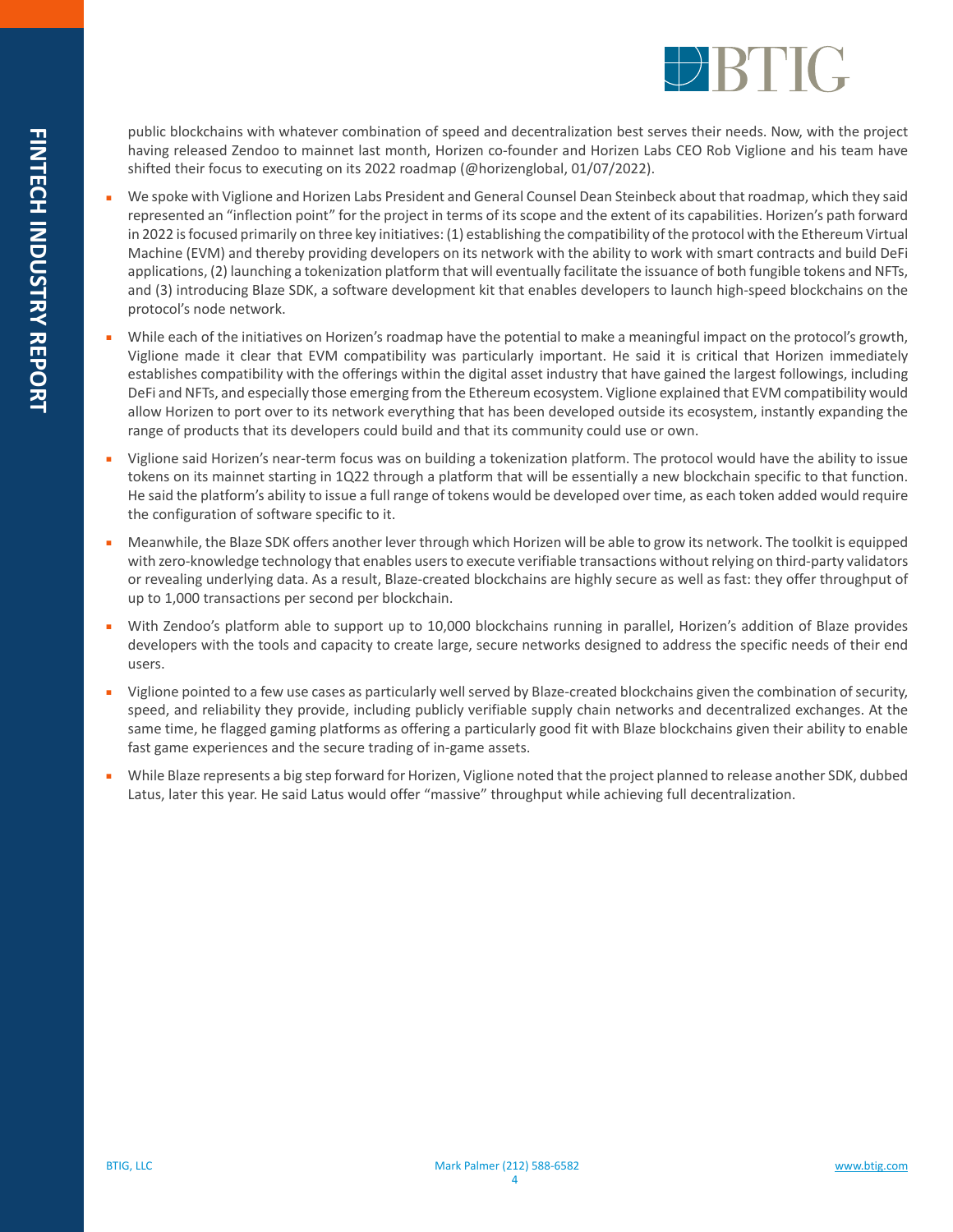$\mathbf{\mathbf{\mathbf{\mathbf{d}}}}$ 



## BTIG Covered Companies Mentioned in this Report

Block, Inc. (SQ, Buy, \$320 PT; Closing Price: \$133.29; Analyst: Mark Palmer)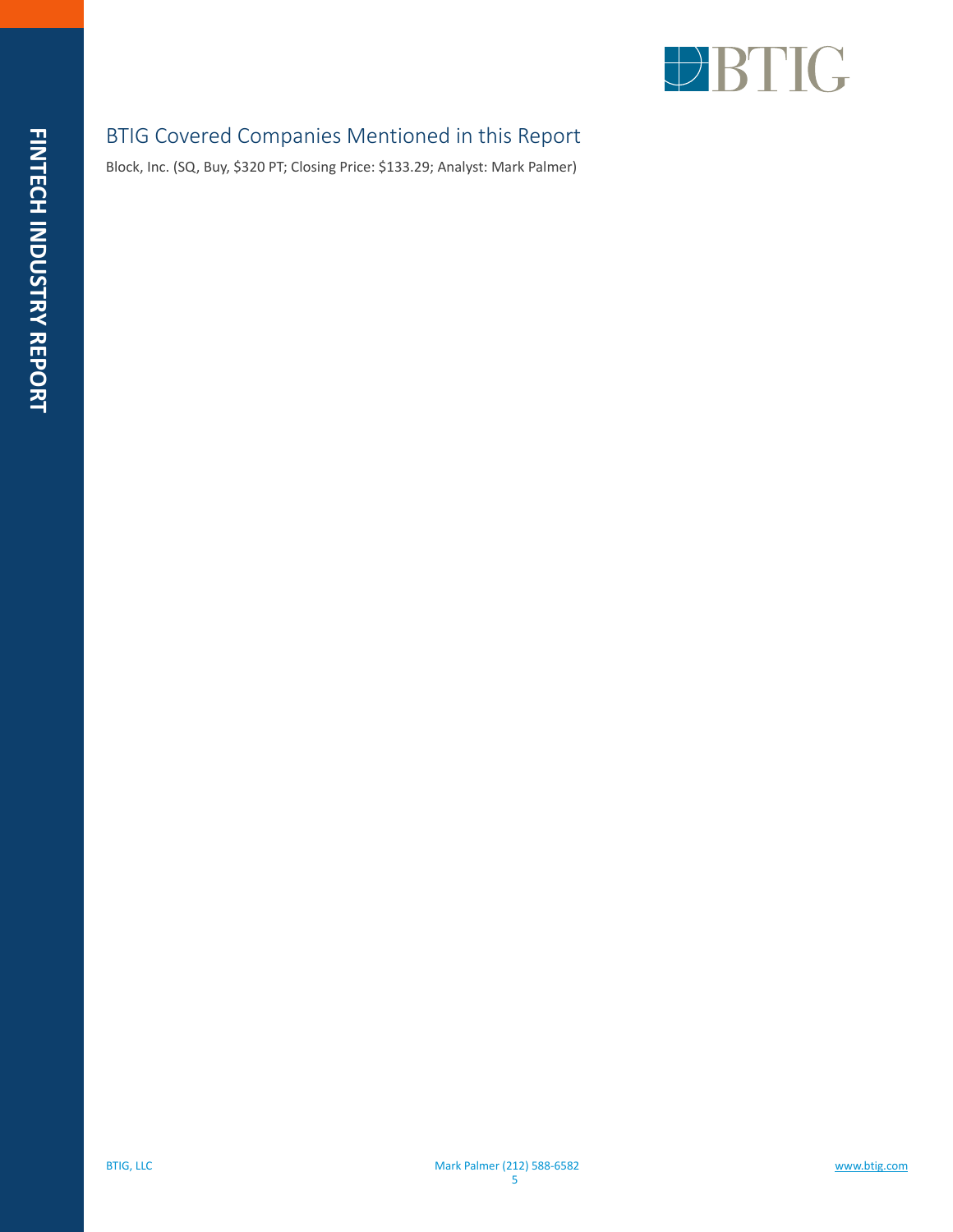

## <span id="page-5-0"></span>Appendix: Analyst Certification and Other Important Disclosures

## **Analyst Certification**

I, Mark Palmer, hereby certify that the views about the companies and securities discussed in this report are accurately expressed and that I have not received and will not receive direct or indirect compensation in exchange for expressing specific recommendations or views in this report.

I, Andrew Harte, hereby certify that the views about the companies and securities discussed in this report are accurately expressed and that I have not received and will not receive direct or indirect compensation in exchange for expressing specific recommendations or views in this report.

### **Regulatory Disclosures**

#### **Ratings Definitions**

#### **BTIG LLC's ("BTIG") ratings, effective June 12, 2017, are defined as follows:**

**BUY** – A security which is expected to produce a positive total return of 15% or greater over the 12 months following the recommendation. The BUY rating may be maintained as long as it is deemed appropriate, notwithstanding price fluctuations that would cause the target to fall outside of the 15% return.

**SELL** – A security which is expected to produce a negative total return of 15% or greater over the next 12 months following the recommendation. The SELL rating may be maintained as long as it is deemed appropriate, notwithstanding price fluctuations that would cause the target to fall outside of the 15% return.

**NEUTRAL** – A security which is not expected to appreciate or depreciate meaningfully over the next 12 months.

**NOT RATED** – A security which is not rated or covered by BTIG.

**UNDER REVIEW** – Effective immediately, coverage of the following securities is Under Review. Ratings, price targets, disclosures, and estimates for the companies listed below are suspended and should no longer be relied upon.

## **Distribution of Ratings and Investment Banking Clients**

BTIG must disclose in each research report the percentage of all securities rated by the member to which the member would assign a "buy", "neutral" or "sell" rating. The said ratings are updated on a quarterly basis. BTIG must also disclose the percentage of subject companies within each of these three categories for whom the member has provided investment banking services within the previous twelve months.

#### **Current Rating Distribution (as of January 18, 2022):**

| <b>Coverage Universe</b> | Count | Percent | <b>Inv. Banking Relationships</b> | Count        | <b>Percent</b> |
|--------------------------|-------|---------|-----------------------------------|--------------|----------------|
| Buy                      | 342   | 73.2%   | Buv                               | 133          | 38.9%          |
| Neutral                  | 124   | 26.6%   | Neutral                           | 23           | 18.6%          |
| Sell                     |       | 0.2%    | Sell                              | $\mathbf{0}$ | $0.0\%$        |

For purposes of FINRA ratings distribution rules, BTIG's stock ratings of Buy, Neutral and Sell fall into Buy, Hold and Sell categories, respectively.

## **Company Valuation and Risk Disclosures**

#### **Block, Inc. (SQ, Buy, \$320 PT)**

**Valuation:** Our price target of \$320 for SQ is based on 20x the company's FY23E Cash App ex. Bitcoin revenue of \$3.5bn, 12x its FY23E Seller ecosystem revenue of \$7.1bn, and 1x its FY23E Bitcoin trading revenue of \$11.7bn. **Risks:** The primary risks include a deceleration in gross payment volume and resurgence of COVID-19.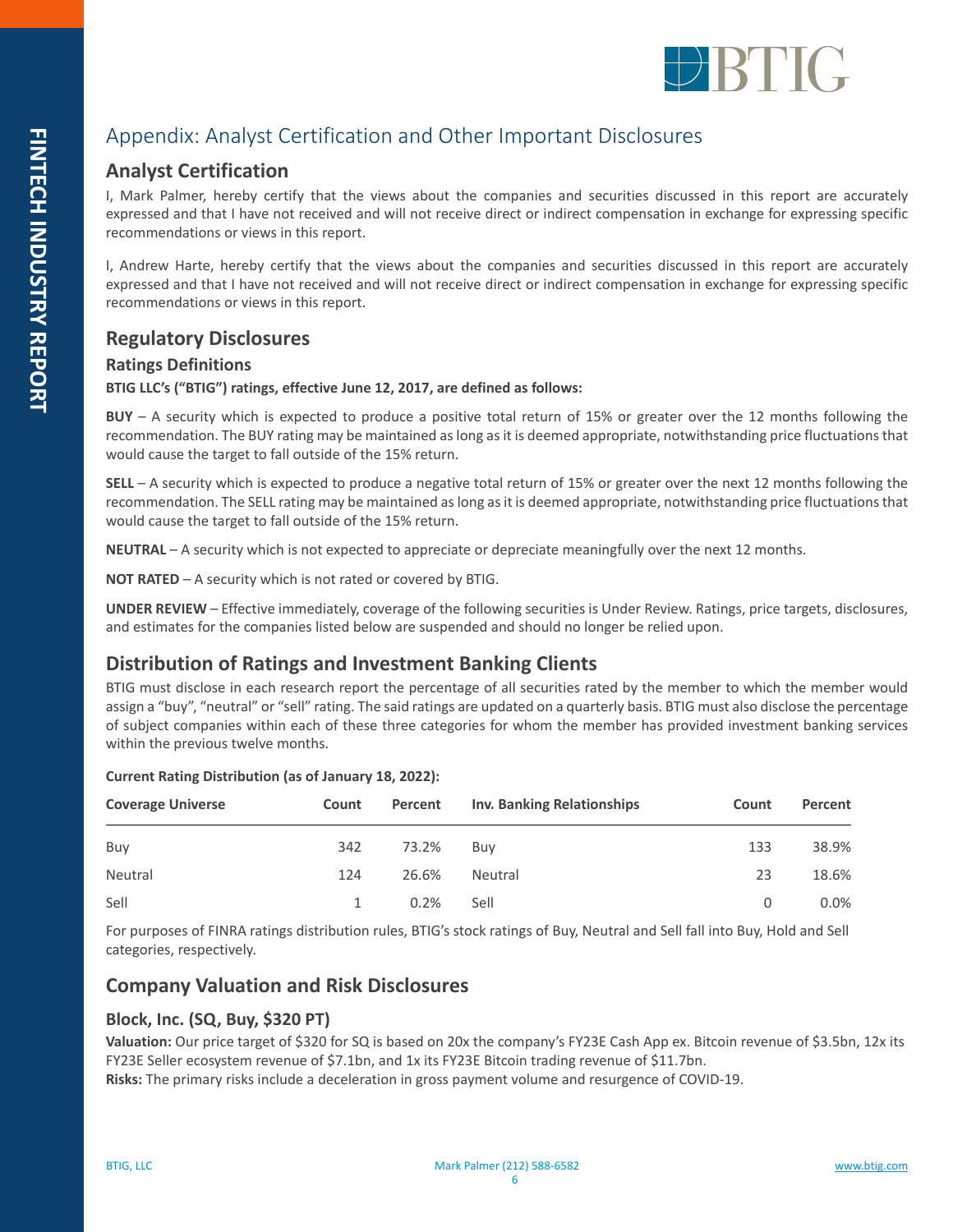

## **Other Disclosures**

Additional Information Available Upon Request

### **General Disclosures**

Research reports produced by BTIG LLC ("BTIG") are published for and intended to be distributed solely to BTIG institutional and corporate clients. Recipients of BTIG reports will not be considered clients of BTIG solely because they may have received such BTIG report.

To the extent recipient accesses BTIG research, whether on a BTIG research website or through a third-party platform, BTIG is able to search, filter, download and review information on the readership of BTIG's research, including the specific research consumed and the name, company name, email address and, in certain circumstances, the location of the individual who accessed the research (the "Readership Information"). Recipient consents to BTIG's receipt of the Readership Information, including receipt of that information from a third party.

The research analyst(s) responsible for the preparation of this report receives compensation based upon a variety of factors, including the quality and accuracy of research, internal/client feedback, and overall Firm revenues.

BTIG reports are based on public information and BTIG considers the same to be reliable, comprehensive information, but makes no representation or warranty that the reports are accurate or complete. BTIG opinions and information provided in this report are as of the date of the report and may change without notice. An issuer may be classified as "Under Review" or "Research Restricted". In these cases, investors should consider any previous investment recommendation and/or rating to a subject company/issuer to no longer be current and should not be relied upon nor considered a solicitation.

This research report is not an offer to buy or sell or solicitation of an offer to buy or sell any security in any jurisdiction where such an offer or solicitation would be illegal. This research report was not drafted specifically for any particular individual or entity and is not a personal recommendation to participate in any particular trading strategy or transaction. Any recipient of this research reportshould obtain independent advice specific to their personal circumstances before undertaking any investment activity and must make their own independent evaluation of any securities or financial instruments.

Facts, views or opinions presented in this report have not been reviewed by, and may not reflect information known to, employees or other professionals in the "BTIG Group" (BTIG Group includes, but is not limited to, BTIG and its parents, subsidiaries and/ or affiliates). BTIG Group employees, including Sales Representatives and Traders, may provide oral or written commentary or advice that may be inconsistent with the opinions and/or views expressed in this research report. BTIG Group employees and/or its affiliates not involved in the preparation of this research report may have investments in securities or derivatives of securities of companies mentioned in this report that are inconsistent with the views discussed in this report.

Investors in securities products bear certain risks in conjunction with those investments. The value of, and income from, any investments may vary because of changes in interest rates or foreign exchange rates, securities prices or market indexes, operational or financial conditions of companies or other factors within or beyond the companies' control. Recipient of the